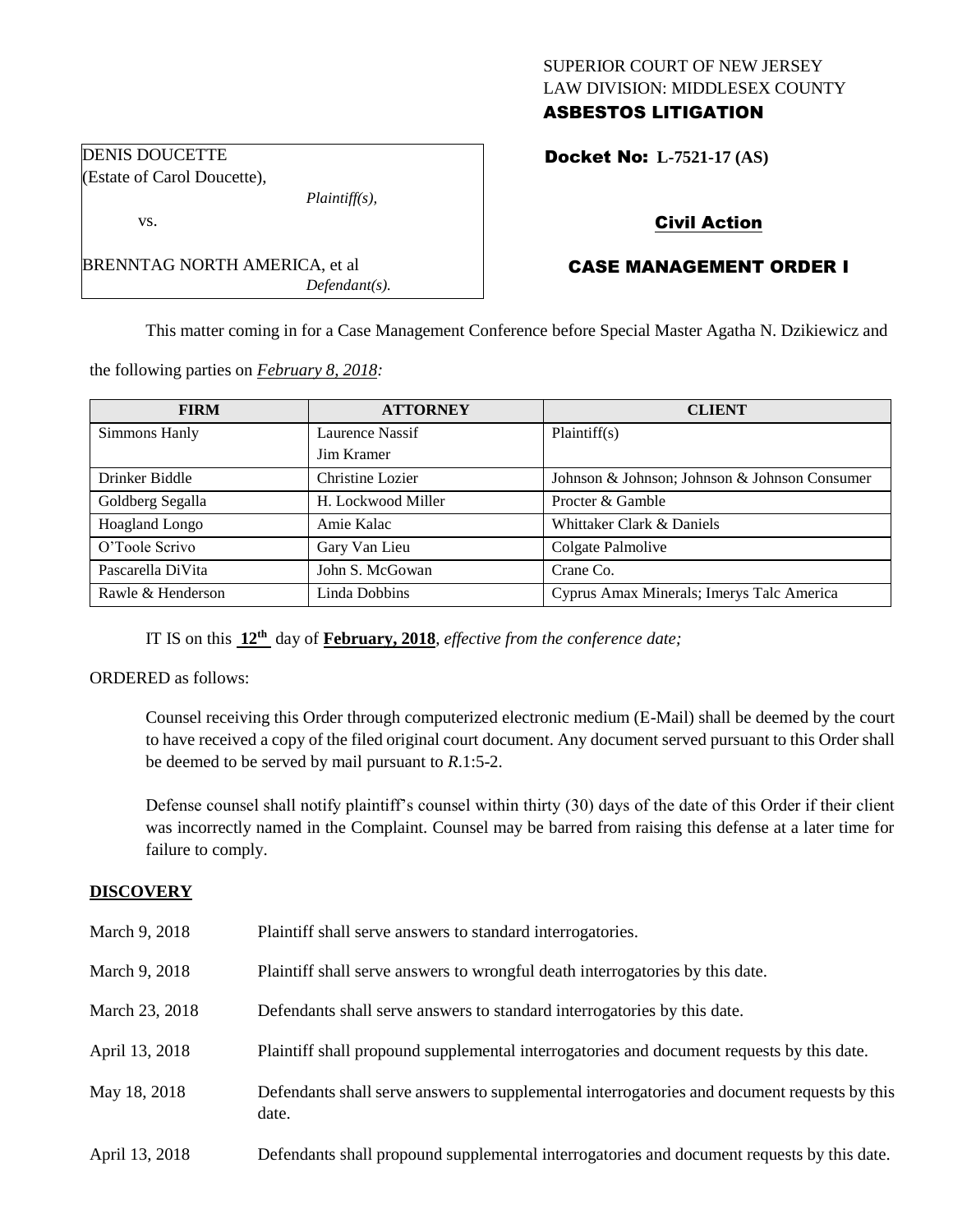| May 18, 2018    | Plaintiff shall serve answers to supplemental interrogatories and document requests by this<br>date.                                                                                                        |
|-----------------|-------------------------------------------------------------------------------------------------------------------------------------------------------------------------------------------------------------|
| July 31, 2018   | Fact discovery, including depositions, shall be completed by this date. Plaintiff's counsel shall<br>contact the Special Master within one week of this deadline if all fact discovery is not<br>completed. |
| August 31, 2018 | Depositions of corporate representatives shall be completed by this date.                                                                                                                                   |

### **EARLY SETTLEMENT**

December 14, 2018 Settlement demands shall be served on all counsel and the Special Master by this date.

### **SUMMARY JUDGMENT MOTION PRACTICE**

|  | October 26, 2018 | Plaintiff's counsel shall advise, in writing, of intent not to oppose motions by this date. |  |  |  |
|--|------------------|---------------------------------------------------------------------------------------------|--|--|--|
|--|------------------|---------------------------------------------------------------------------------------------|--|--|--|

- November 9, 2018 Summary judgment motions shall be filed no later than this date.
- December 7, 2018 Last return date for summary judgment motions.

#### **MEDICAL DEFENSE**

March 9, 2018 Plaintiff shall serve executed medical authorizations (along with answers to interrogatories) by this date. March 9, 2018 Plaintiff shall serve a diagnostic medical report and any medical records in plaintiff's possession by this date. October 31, 2018 Plaintiff shall serve medical expert reports by this date. October 31, 2018 Upon request by defense counsel, plaintiff is to arrange for the transfer of pathology specimens and x-rays, if any, by this date. January 31, 2019 Defendants shall identify its medical experts and serve medical reports, if any, by this date. In addition, defendants shall notify plaintiff's counsel (as well as all counsel of record) of a joinder in an expert medical defense by this date.

### **LIABILITY EXPERT REPORTS**

- October 31, 2018 Plaintiff shall identify its liability experts and serve liability expert reports or a certified expert statement by this date or waive any opportunity to rely on liability expert testimony.
- January 31, 2019 Defendants shall identify its liability experts and serve liability expert reports, if any, by this date or waive any opportunity to rely on liability expert testimony.

#### **ECONOMIST EXPERT REPORTS**

October 31, 2018 Plaintiff shall identify its expert economists and serve expert economist report(s), if any, by this date or waive any opportunity to rely on economic expert testimony.

 $\_$  ,  $\_$  ,  $\_$  ,  $\_$  ,  $\_$  ,  $\_$  ,  $\_$  ,  $\_$  ,  $\_$  ,  $\_$  ,  $\_$  ,  $\_$  ,  $\_$  ,  $\_$  ,  $\_$  ,  $\_$  ,  $\_$  ,  $\_$  ,  $\_$  ,  $\_$  ,  $\_$  ,  $\_$  ,  $\_$  ,  $\_$  ,  $\_$  ,  $\_$  ,  $\_$  ,  $\_$  ,  $\_$  ,  $\_$  ,  $\_$  ,  $\_$  ,  $\_$  ,  $\_$  ,  $\_$  ,  $\_$  ,  $\_$  ,